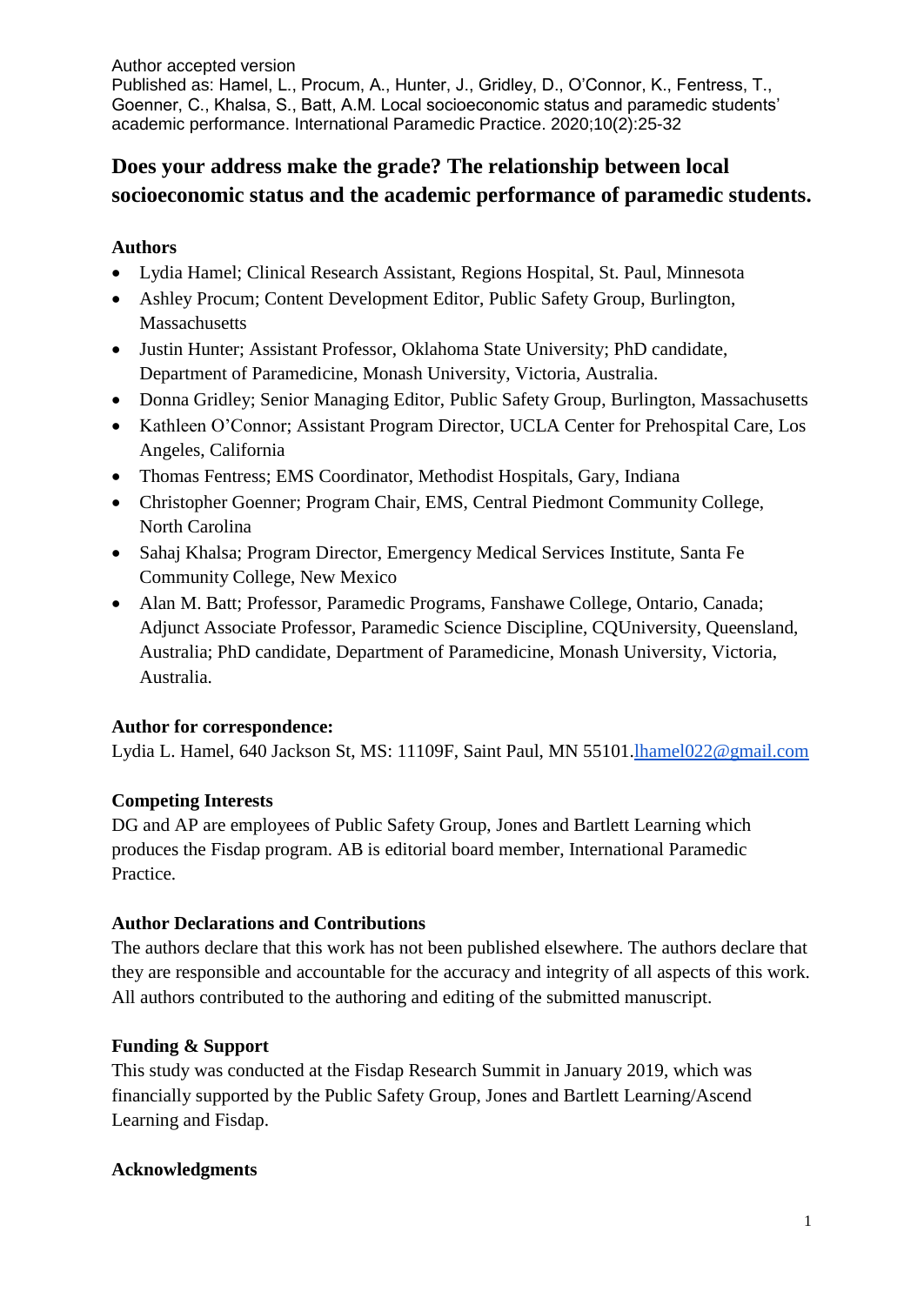The authors would like to thank Public Safety Group, Jones and Bartlett Learning/Ascend Learning and Fisdap. Thanks to Dr. Adisack Nhouyvanisvong PhD for assistance with statistical analysis.

#### **Abstract**

*Research indicates students of lower socioeconomic status (SES) are educationally disadvantaged. We sought to examine differences in paramedic student academic performance from counties with varying SES in the United States. Student performance data and SES data were combined for counties within the states of California, Mississippi, Louisiana, Texas and Virginia. Linear multiple regression modelling was performed to determine the relationship between income, high school graduation rate, poverty and food insecurity with first-attempt scores on the Fisdap Paramedic Readiness Exam (PRE) versions 3 and 4. Linear regression models indicated that there was a significant relationship between county-level income, poverty, graduation rate, food insecurity, and paramedic student academic performance. It remains unclear what type of relationship exists between individual SES and individual academic performance of paramedic students. These findings support the future collection of individual student level SES data in order to identify issues and mitigate impact on academic performance.*

#### **Introduction**

With over 50 million Americans living at or below the poverty line (Oxfam, 2019), poverty is a social issue that is endemic across the United States. Those living in poverty face challenges in accessing healthcare, education and food – things many take for granted. In addition, over 50 million Americans are food insecure, meaning they lack consistent access to enough food to lead an active, healthy life (Gundersen, 2013). This results in children and students going to bed hungry at night. Often times, a school breakfast will be their only meal for the day. Living in poverty means these students are less likely to finish high school or college, which may further influence their lifestyle as adults, including job prospects, decisions around diet, recreational activities, and substance use (Lacour & Tissington, 2011; Ladd, 2012). In addition, poverty and low socioeconomic status (SES) are associated with visible low social status, and this can be a source of intrinsic chronic stress, increasing vulnerability to distress and potentially destructive coping mechanisms (Mulia, Schmidt, Bond, Jacobs, & Korcha, 2008).

SES, which is a measure based largely on income, education and occupation, is a major social basis for inequalities and an important predictor of an individual's health, career and lifetime earnings. Low SES is strongly associated with lower educational attainment (Lacour & Tissington, 2011; van der Berg, 2008), and this association is observable across data from local to national levels (Ladd, 2012). Students from low SES households are more likely to experience food insecurity (Dean & Sharkey, 2011), which is strongly associated with precarious housing status (Goldrick-Rab, Richardson, Schneider, Hernandez, & Cady, 2018; Hughes, Serebryanikova, Donaldson, & Leveritt, 2011; Silva et al., 2017), and in turn is related to lower academic success (Roustit, Grillo, Martin, & Chauvin, 2015). An estimated 25% to 36% of post-secondary students suffer from food insecurity (Silva et al., 2017), more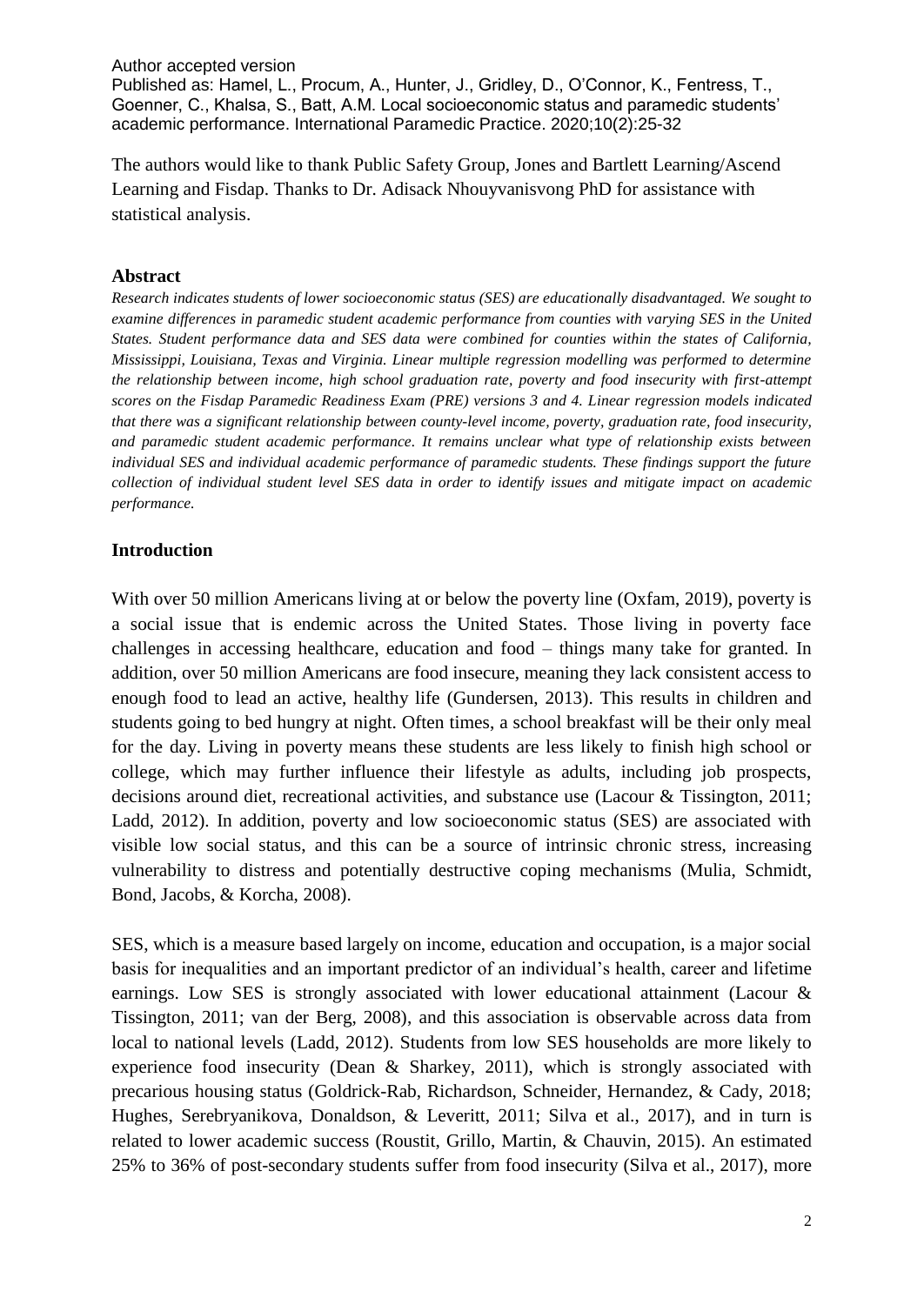so in the community college population (Goldrick-Rab et al., 2018). If students are food insecure, they may face difficulties in their educational pursuits.

Considering that socioeconomic issues exert such influence on student performance, educators should remain aware of such issues within their student population. Educators who are unaware of these influences may be less likely to connect students to appropriate supports in order to foster success. Unless educators appropriately support students from low SES backgrounds, paramedic training programs risk precipitating a cycle that makes them less likely to enrol in college in the first instance, more likely to fail out, and less likely to have formal qualifications when compared to their peers from higher SES backgrounds (Blanden & Gregg, 2004; National Student Clearinghouse, 2016). Lack of support ultimately negatively affects adult working life, in terms of both income and working hours (Duncan, Magnuson, Kalil, & Ziol-Guest, 2012; Duncan, Magnuson, & Votruba-Drzal, 2017)

Importantly, this means support both from inside and outside of educational institutions is essential. If students lack adequate support at home from family and peers, this can present a further barrier to their educational attainment (Engle, 2007). Due in part to the parents' own education level, and the chronic stress associated with poverty and low SES, families living in high poverty, high unemployment and low education neighbourhoods are likely to employ fewer education-oriented practices with their children (Greenman, Bodovski, & Reed, 2011). Evidence shows that increased parental involvement in academic matters can mitigate some of the effects of low SES (Greenman et al., 2011). Increased family support has been demonstrated to directly influence overall academic achievement and retention rates at the community college level (Kuh, Kinzie, Buckley, Bridges, & Hayek, 2006).

Many paramedic programs are delivered through the community college system and therefore it is a source of concern that many paramedic programs may not routinely collect or use the availble information related to student SES. While the relationship between individual SES and academic performance in paramedic students remains unclear, there is strong evidence from the broader literature to suggest that low SES can result in negative effects on academic performance. Paramedic education programs need to collect and use this data, otherwise educators will remain blind to the effects of SES on students. Additionally, students from certain geographical areas may face challenges when they enter and paramedic education programs due to the local socioeconomic climate. It is highly unlikely that all students from a low SES background would report such issues, due to the significant stigma associated with poverty and low SES.

In light of the ease of availability of county-level SES data, the authors proposed to investigate if these data could be used to uncover some of the concerns highlighted in relation to poverty, income, food insecurity and parental education, specifically in relation to paramedic students. These insights will then be used to explore potential solutions for consideration.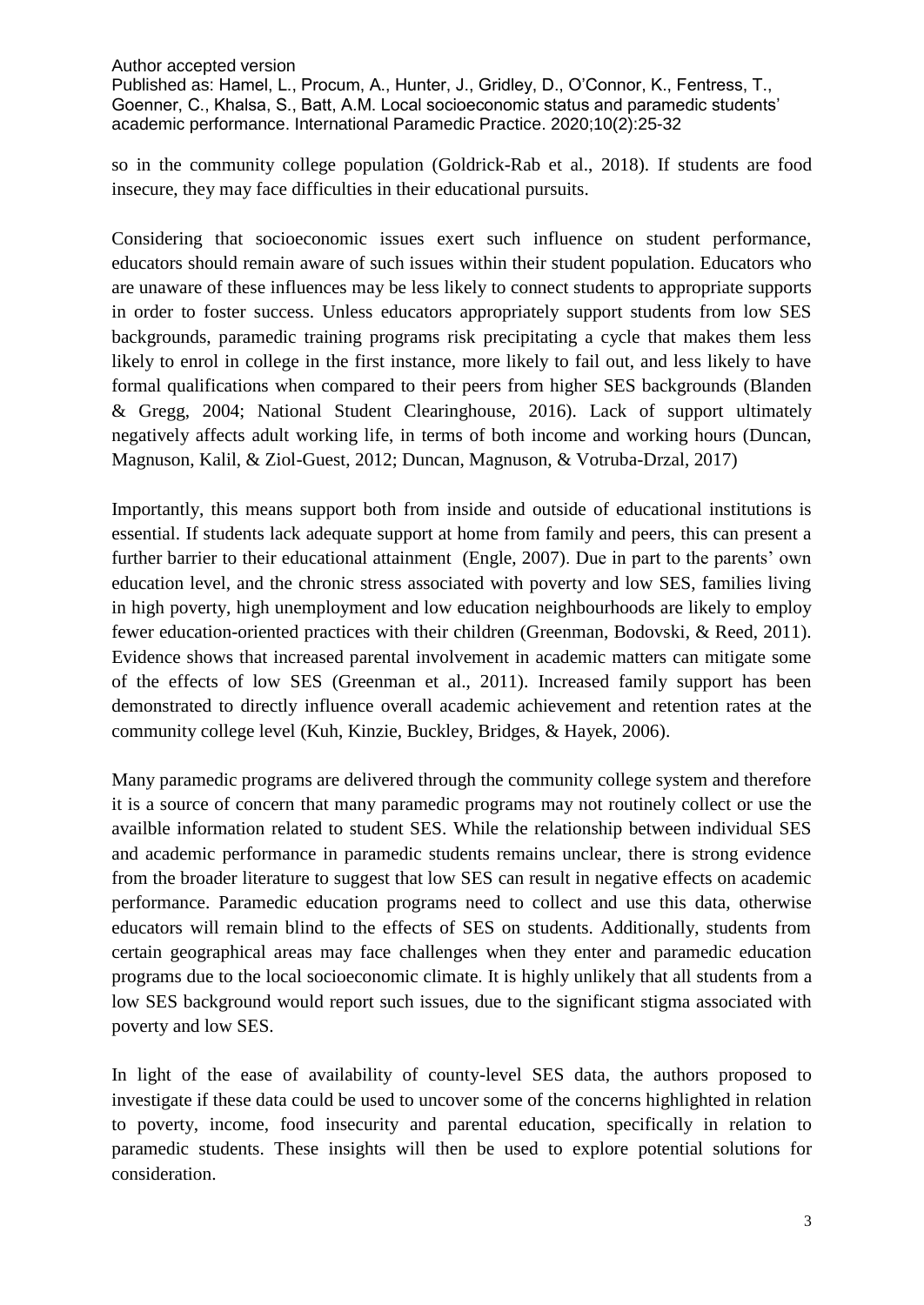#### *Aim*

This study sought to examine the relationship between paramedic student academic performance and county-level SES indicators. Additionally, the authors sought to examine the relationship between a paramedic applicant's parental education level and the applicant's entrance exam scores. It was hypothesized that paramedic students from counties with lower SES (as defined by median income, percent living below the poverty line, percent of food insecurity and high school graduation rate) would demonstrate lower performance on exams when compared to students from counties with higher SES (as defined by the same criteria). It was also hypothesized that lower parental education level would be associated with lower applicant entrance exam scores.

### **Methods**

### *Ethics approval*

This study was conducted with ethics approval from Inver Hills Community College in Grove Heights, Minnesota.

#### *Data collection*

Data were acquired for paramedic students with accounts in Fisdap™, an internet-based EMS education administrative database in the states of California, Virginia, Louisiana, Texas and Mississippi. These states were selected to allow for variation in SES as well as an adequate number of paramedic programs that enter data into Fisdap™. In addition to basic demographic data, entrance exam (EE) scores from September 2018 to January 2019, were collected for these students. Parent education level was also collected from EE data. Paramedic Readiness Exam (PRE versions 3 and 4) scores from 2011 to 2019, were obtained for these students as well. Only scores from the first attempt at the PREs were counted. Publicly accessible SES data for all counties within the identified states were acquired from the Robert Wood Johnson Foundation County Health Rankings for 2017, and US Census data. ZIP code data were converted to county for each state via an online US ZIP Code lookup tool.

### *Inclusion and exclusion criteria*

Records from students who had indicated their consent for research, had complete demographic information, including ZIP code, and who had made at least one attempt on the EE, PRE3 or PRE4 (not all programs use all exams) were included in the analyses. Records from students who did not give consent for research, that had incomplete demographic data,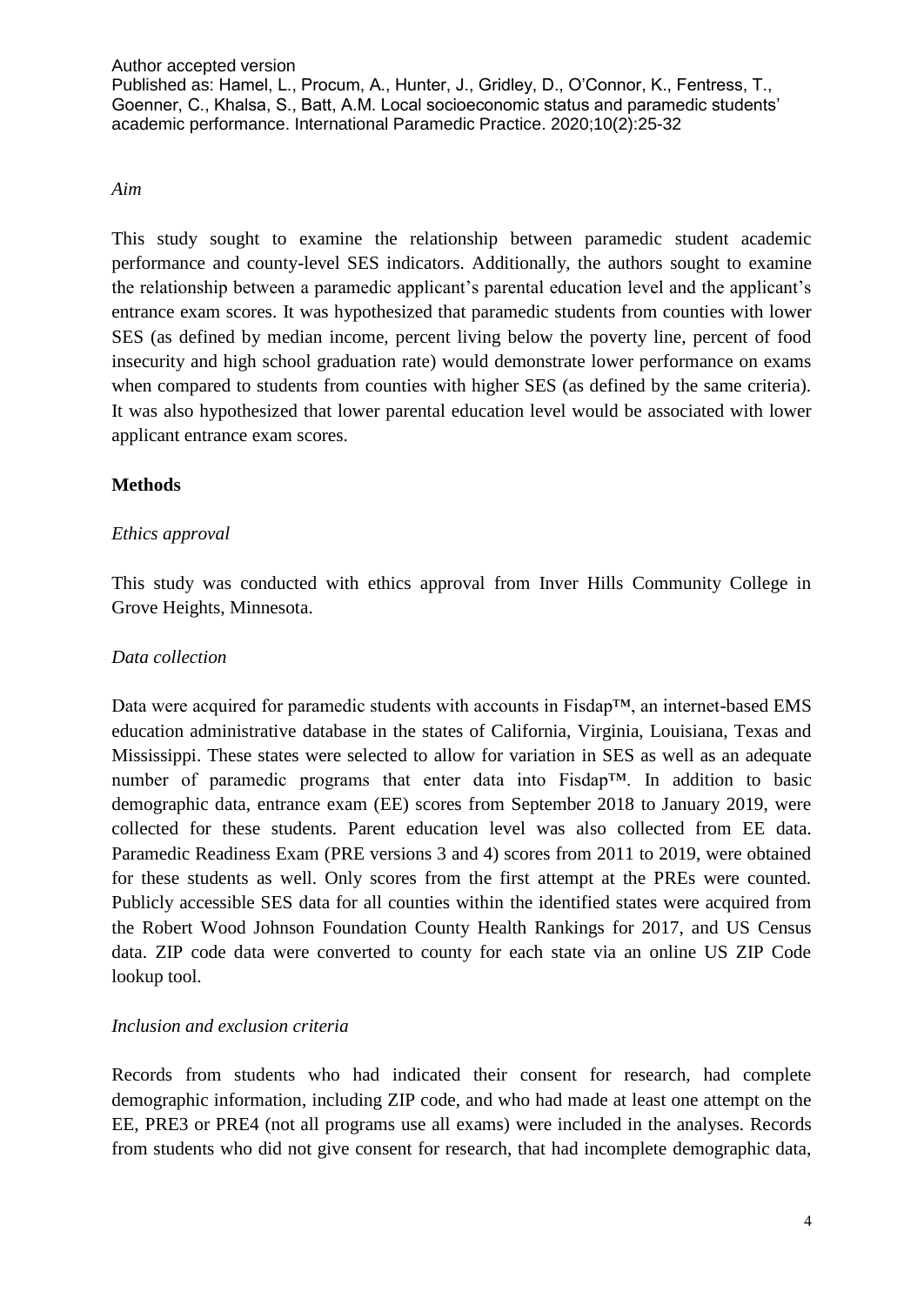or missing ZIP code information were excluded from analyses. Only first attempt scores were included, and counties with less than 5 reported scores were excluded.

### *Data analysis*

Statistical analyses were performed in R (R Core Team, 2019). A multiple linear regression analyses was performed utilizing PRE3 and PRE4 scores, combined with income, poverty level, high-school graduation rate and food insecurity data to determine predictive relationships between these variables. To obtain the relationship of each parental educational level EE score, a one-way analysis of variance (ANOVA) was conducted with score as the dependent level and the parent education level (with six levels) as the factor. Continuous variables are presented as means, median, standard deviations  $(SD)$ . p <0.05 was considered statistically significant.

### *Definitions*

The following definitions are utilized in the County Health Rankings Report (Robert Wood Johnson Foundation, 2019), and the US Census Data (United States Census Bureau, 2019), and are applicable to the data and discussion in this study.

- Socioeconomic status (SES): an economic and sociological combined total measure of a person's work experience and of an individual's or family's economic and social position in relation to others, based on income, education, and occupation.
- Poverty: the Census Bureau uses a set of money income thresholds that vary by family size and composition to determine who is in poverty. If a family's total income is less than the family's threshold, then that family and every individual in it is considered in poverty. The official poverty thresholds do not vary geographically, but they are updated for inflation. The official poverty definition uses money income before taxes and does not include capital gains or noncash benefits (such as public housing, Medicaid, and food stamps). [variable: Poverty]
- Food insecurity: the percentage of the population who did not have access to a reliable source of food during the past year. This measure was modelled using information from the Community Population Survey, Bureau of Labor Statistics, and American Community Survey [variable: Food]
- High school graduation: the percentage of ninth grade cohort that graduates high school in four years. [variable: GradRate]
- Median household income: the income where half of households in a county earn more and half of households earn less. Income, defined as "Total income" is the sum of the amounts reported separately for: wage or salary income; net self-employment income; interest, dividends, or net rental or royalty income or income from estates and trusts; Social Security or Railroad Retirement income; Supplemental Security Income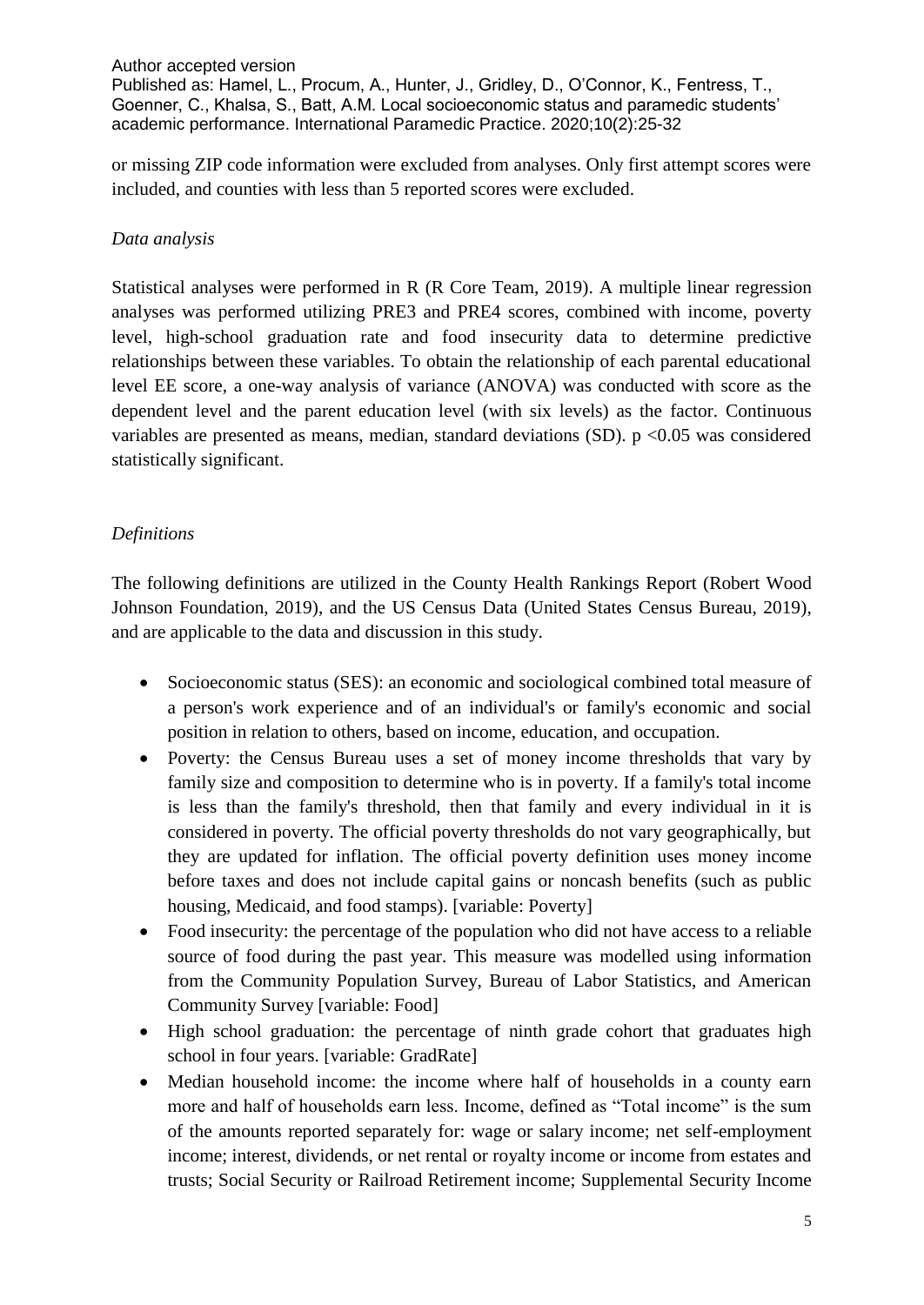(SSI); public assistance or welfare payments; retirement, survivor, or disability pensions; and all other income. [variable: Income]

#### **Results**

#### *PRE3 Data*

There were 3,697 records from the five states. These were aggregated to calculate the mean score and number of results by county. The final data set used for analyses (counties  $>5$ reported scores) consisted of data from 151 counties.

#### *PRE4 Data*

There were 1,293 records from the five states. These were aggregated to calculate the mean score and number of results by county. The final data set used for analyses (counties  $>5$ reported scores) consisted of data from 60 counties.

#### *EE Data*

There were 3,607 records from students who took the entrance exam between September 2018 and January 2019. Table 1 outlines the characteristics of included data (number of records, mean score, number of counties, etc).

| Exam | $\mathbf n$<br>(records) | Mean<br>score | <b>SD</b> | n<br>(counties)          | Mean<br>reports<br>per<br>county | <b>SD</b>                | Range    |
|------|--------------------------|---------------|-----------|--------------------------|----------------------------------|--------------------------|----------|
| PRE3 | 3697                     | 69.76         | 9.13      | 151                      | 20.25                            | 28.4                     | 5-237    |
| PRE4 | 1293                     | 72.1          | 7.2       | 60                       | 14.68                            | 12.38                    | $5 - 77$ |
| EE   | 3607                     | 79.26         | 8.65      | $\overline{\phantom{a}}$ |                                  | $\overline{\phantom{0}}$ |          |

Table 1. Characteristics of included data.

A linear multiple regression model was conducted to determine the relationship of each SES variable to PRE3 score. The model was *PRE3 Score ~ Income + GradRate + Poverty + Food.* The results of the regression are presented in Table 2. Results indicated there was a significant collective relationship between income, poverty, graduation rate, food insecurity, and PRE3 scores,  $(F(4, 143)=10.66, p < .001, R2=.23)$ . The individual predictors were examined further and indicated that income ( $t = 5.36$ ,  $p < 0.001$ ), graduation rate ( $t = -3.01$ , p  $< 0.01$ ), poverty (t = 2.28, p  $< 0.05$ ) were significant predictors in the model. Figure 1 demonstrates the relationship of each of the four SES variables with the PRE3 score. The yaxis measures the PRE3 score, while the x-axis measures the individual predictors.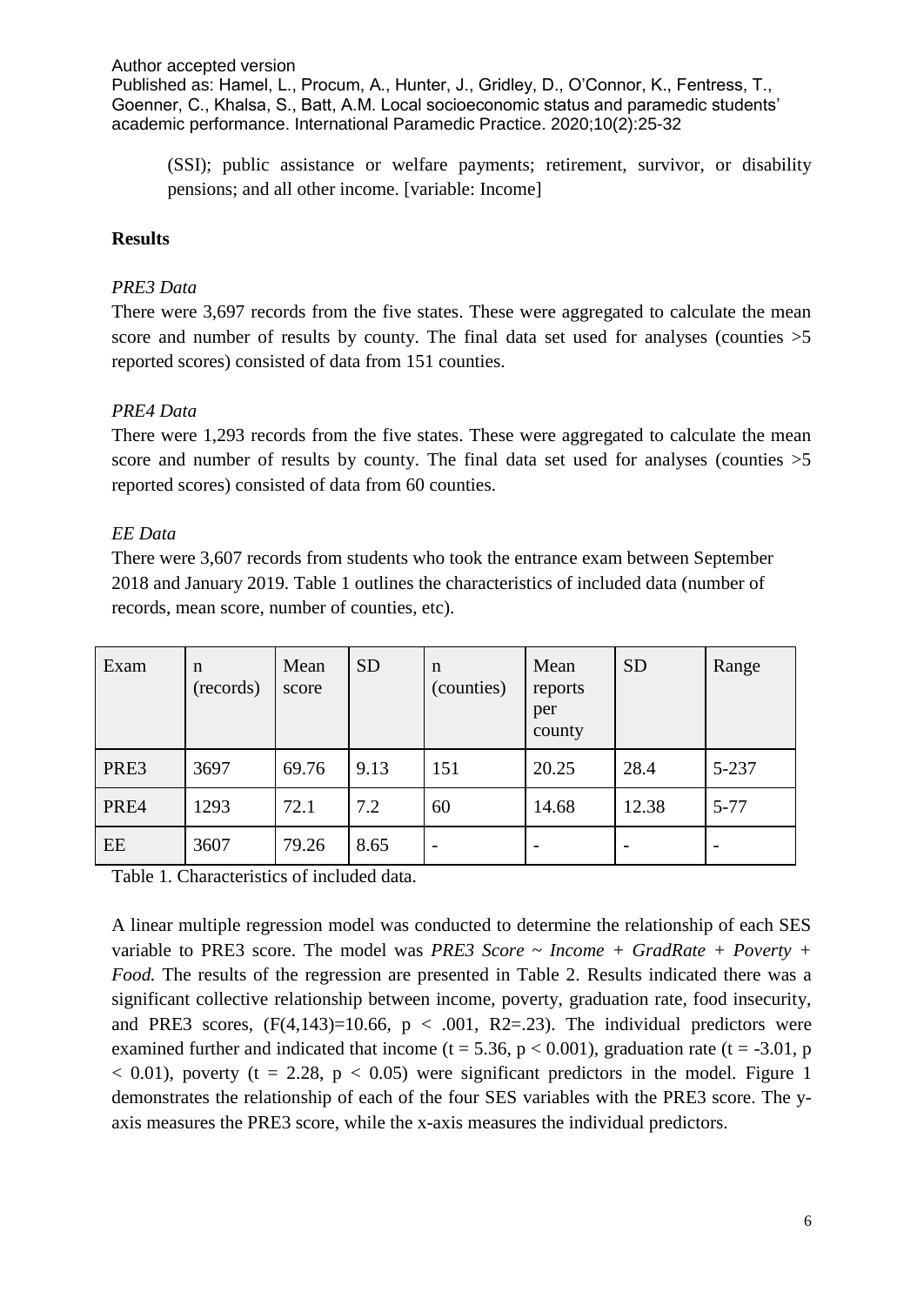| Variable                                     | Est     | Std. Error | t-value    |
|----------------------------------------------|---------|------------|------------|
| Intercept                                    | 75.8    | 4.53       | $16.73***$ |
| Income                                       | 0.00    | 0.00       | $5.36***$  |
| <b>High School</b><br><b>Graduation Rate</b> | $-0.14$ | 0.05       | $-3.01**$  |
| Poverty                                      | 0.11    | 0.05       | $2.28*$    |
| Food insecurity                              | $-0.16$ | 0.1        | $-1.62$    |

Table 2. Results of linear multiple regression model for PRE3 data.

*(\*\*\*=p<0.001; \*\*=p<0.01; \*=p<0.05). Residual standard error: 3.771 on 143 degrees of freedom (3 observations deleted due to missingness) Multiple R-squared: 0.2296, Adjusted Rsquared: 0.2081, F-statistic: 10.66 on 4 and 143 DF, p-value: <0.0001.*



Figure 1.

To determine the relationship of each SES variable to PRE4 score, a linear multiple regression model conducted. The model was *PRE4 Score ~ Income + GradRate + Poverty + Food*. The results of the regression are presented in Table 3. These results indicate that there was a collective significant effect between income, poverty, graduation rate, food insecurity, and PRE4 scores,  $(F(4,54)=4.72, p < 0.01, R2=.26)$ . The individual predictors were examined further and indicated that income  $(t = 3.71, p < 0.001)$  was the only significant predictor in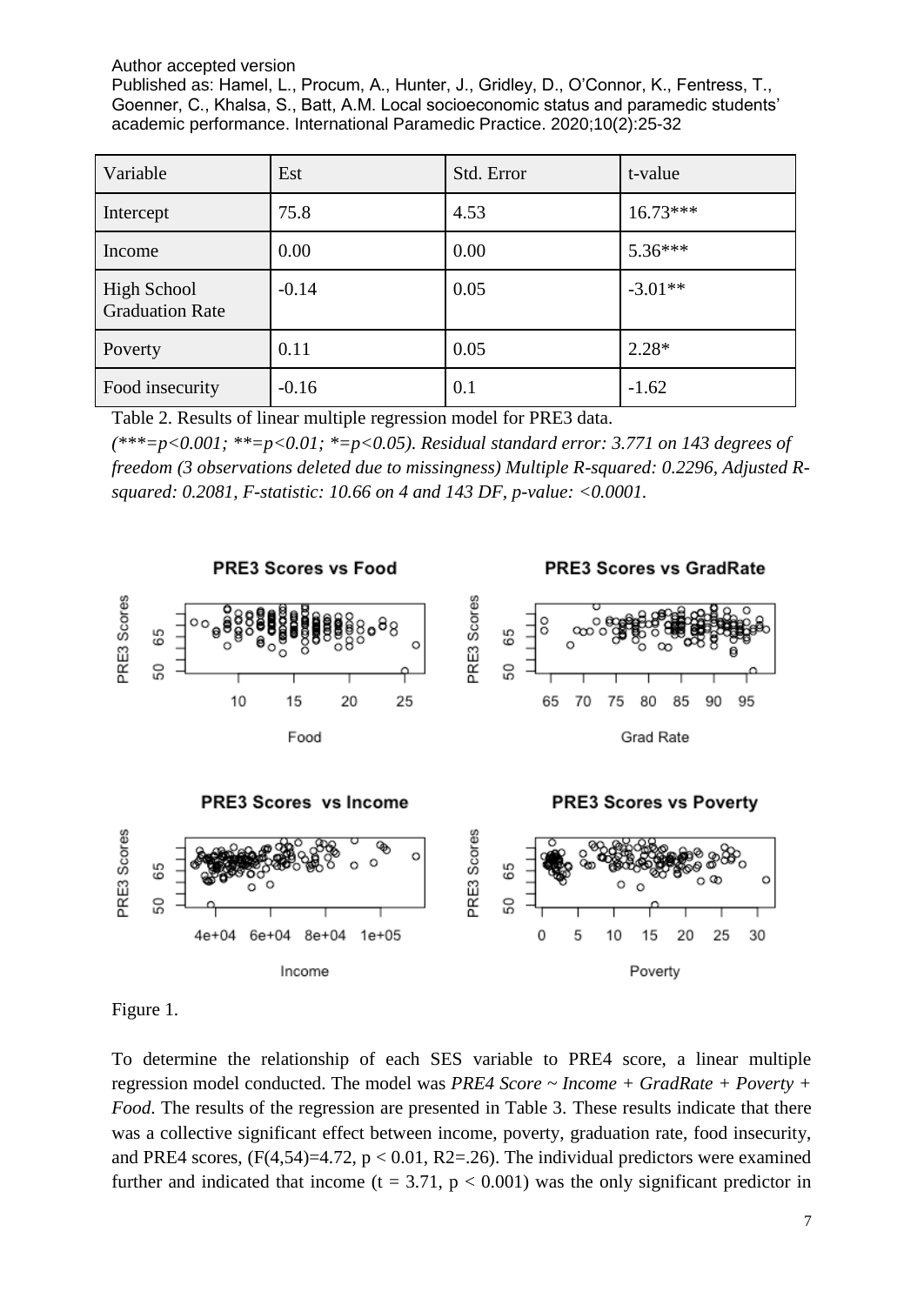the model. Figure 2 shows the relationship of each of the four SES variables with the PRE4 score. The y-axis measures the PRE4 score, while the x-axis measures the individual predictors.

| Variable                                     | Est     | Std. Error | t-value    |
|----------------------------------------------|---------|------------|------------|
| Intercept                                    | 70.62   | 6.14       | $11.51***$ |
| Income                                       | 0.0     | 0.0        | $3.71***$  |
| <b>High School</b><br><b>Graduation Rate</b> | $-0.04$ | 0.07       | $-0.66$    |
| Poverty                                      | 0.00    | 0.06       | $-0.04$    |
| Food insecurity                              | 0.02    | 0.12       | 0.14       |

Table 3. Results of linear multiple regression model for PRE4 data.

Income

*(\*\*\*=p<0.001). Residual standard error: 2.841 on 54 degrees of freedom (1 observation deleted due to missingness), Multiple R-squared: 0.2592, Adjusted R-squared: 0.2043, Fstatistic: 4.723 on 4 and 54 DF, p-value: <0.01.*



Poverty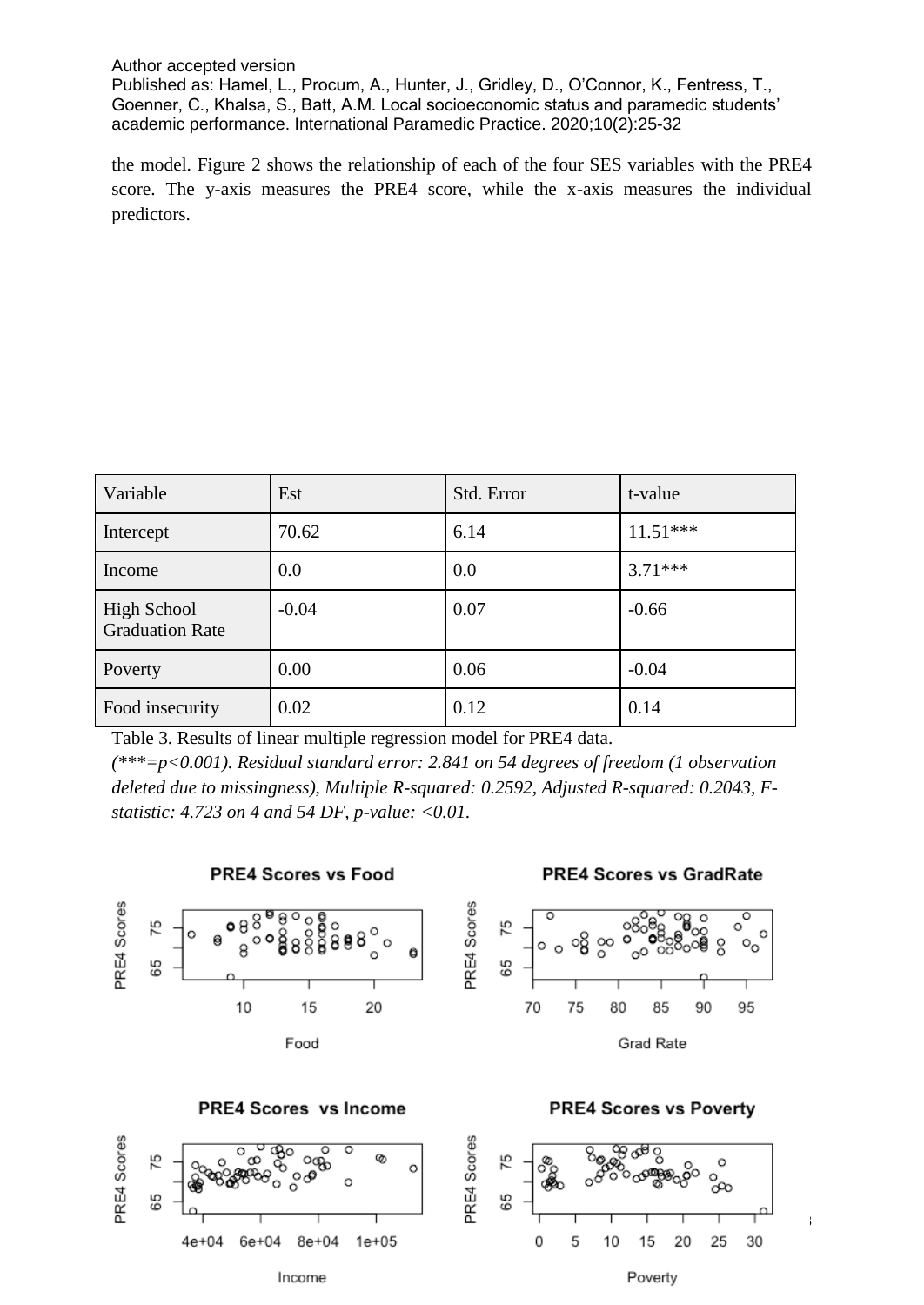Figure 2.

#### *Entrance exam*

The boxplots in Figure 3 below show the distribution of entrance exam scores by parent educational level. The y-axis measures the EE score, while the x-axis measures the parent education level.



Parent Education Level

### Figure 3.

*Parent education level: A = High school diploma or less; B=Some college; C=Trade certification; D=Associate's degree; E=Bachelor's degree; F=Graduate degree (Masters, PhD).*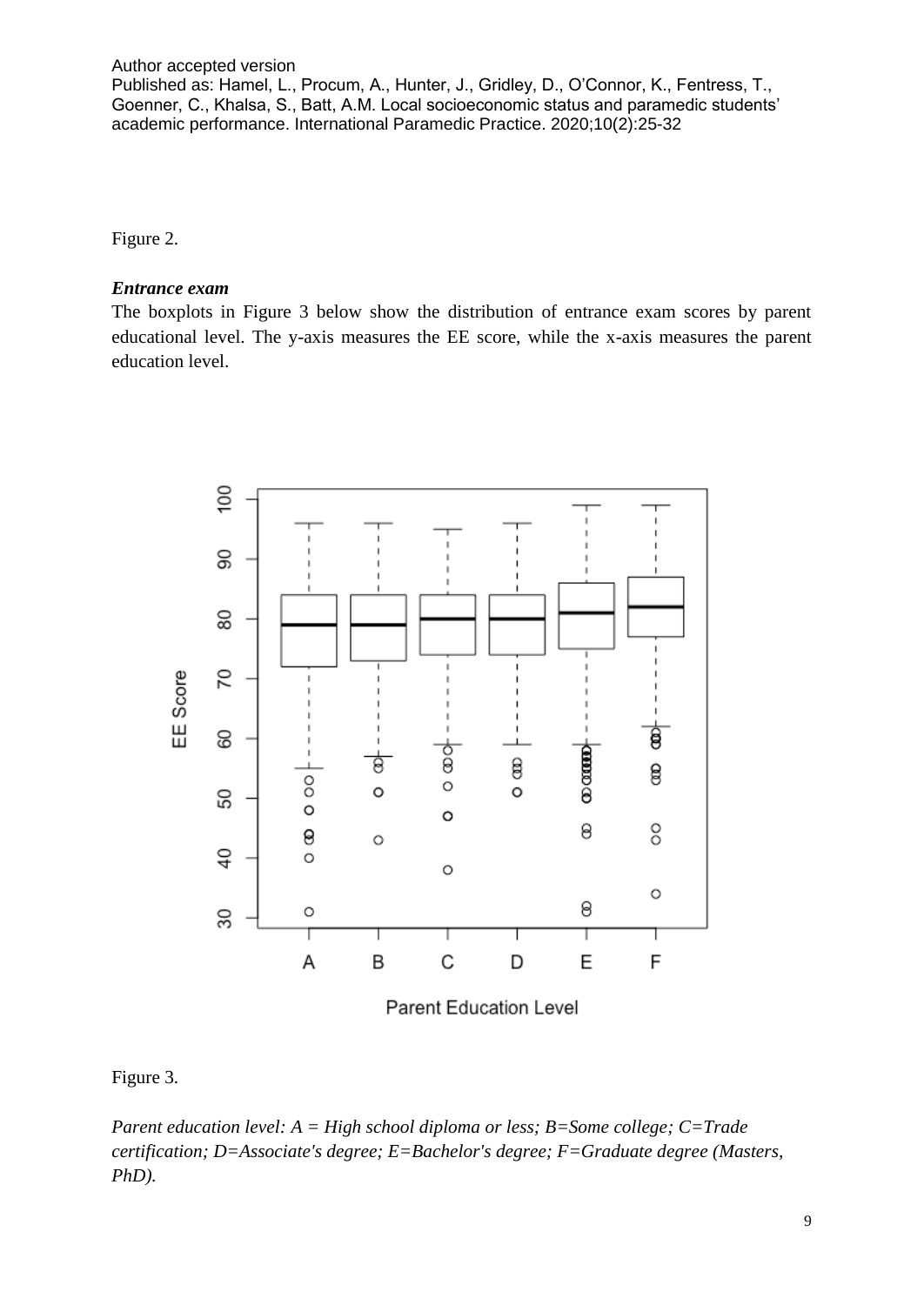The one-way ANOVA for parental level of education and EE score was statistically significant.  $(F(5,3601) = 18.23, p < 0.001)$ . Students whose parents had a high school diploma or less had the lowest EE scores (Group A, mean  $= 77.42$ , SD  $= 9.21$ ), while students whose parents had a graduate degree had the highest EE scores (Group F, mean = 81.55, SD =8.22).

#### **Discussion**

This study demonstrated that county-level SES indicators, in particular a combination of income, poverty level, high school graduation rate and food insecurity, had a significant relationship with paramedic student academic performance. Median household income is a well-recognized indicator of income and poverty, and this income at a county-level was significantly related to exam scores in both PRE3 and PRE4 exams. With one in four children in the United States living on or below the poverty line (Oxfam, 2019), this is a cause for concern. Parental academic achievement was significantly associated with EE scores in this study. This is significant due to previous research which demonstrated that performance on the EE positively predicted first-time pass rate on the National Registry of Emergency Medical Technicians Cognitive Exam (Page, Bowen, & Stanke, 2015), and was associated with performance on cardiology and airway unit exams (Page, Bowen, & Stanke, 2013). EE performance was also associated with graduation success in paramedic programs (Renkiewicz et al., 2015).

There is significant stigma attached to lower SES (Johnson, Richeson, & Finkel, 2011; Stewart et al., 2009; Williams, 2009), which may present as a barrier to individual students seeking assistance. In order to remove such barriers, paramedic programs may consider interventions such as online resources regarding income support, the provision of scholarships, and access to confidential counselling and support services. In addition, programs should endeavour to highlight the availability of existing resources within the larger college or university community. These may include resources such as financial aid, health plans, legal advice, used book stores, bike-shares, and transit passes. Paramedic programs in the USA and Canada are often delivered through community colleges, and such students are more likely to go a day without eating than their university counterparts (Goldrick-Rab et al., 2018). Food insecurity and housing instability can negatively affect classroom attendance, academic performance and the ability to continue in higher education (Broton & Goldrick-Rab, 2016; Goldrick-Rab et al., 2018). Paramedic programs may need to consider implementing interventions such as food banks, sharing shops, breakfast clubs, information on food supplementation, and rent and meal subsidies where appropriate. Despite the evidence that SES affects student academic performance, paramedic programs in these jurisdictions do not routinely collect information on the individual SES of their students. It remains unclear what type of relationship exists between individual SES and individual academic performance of paramedic students. This study suggests that paramedic programs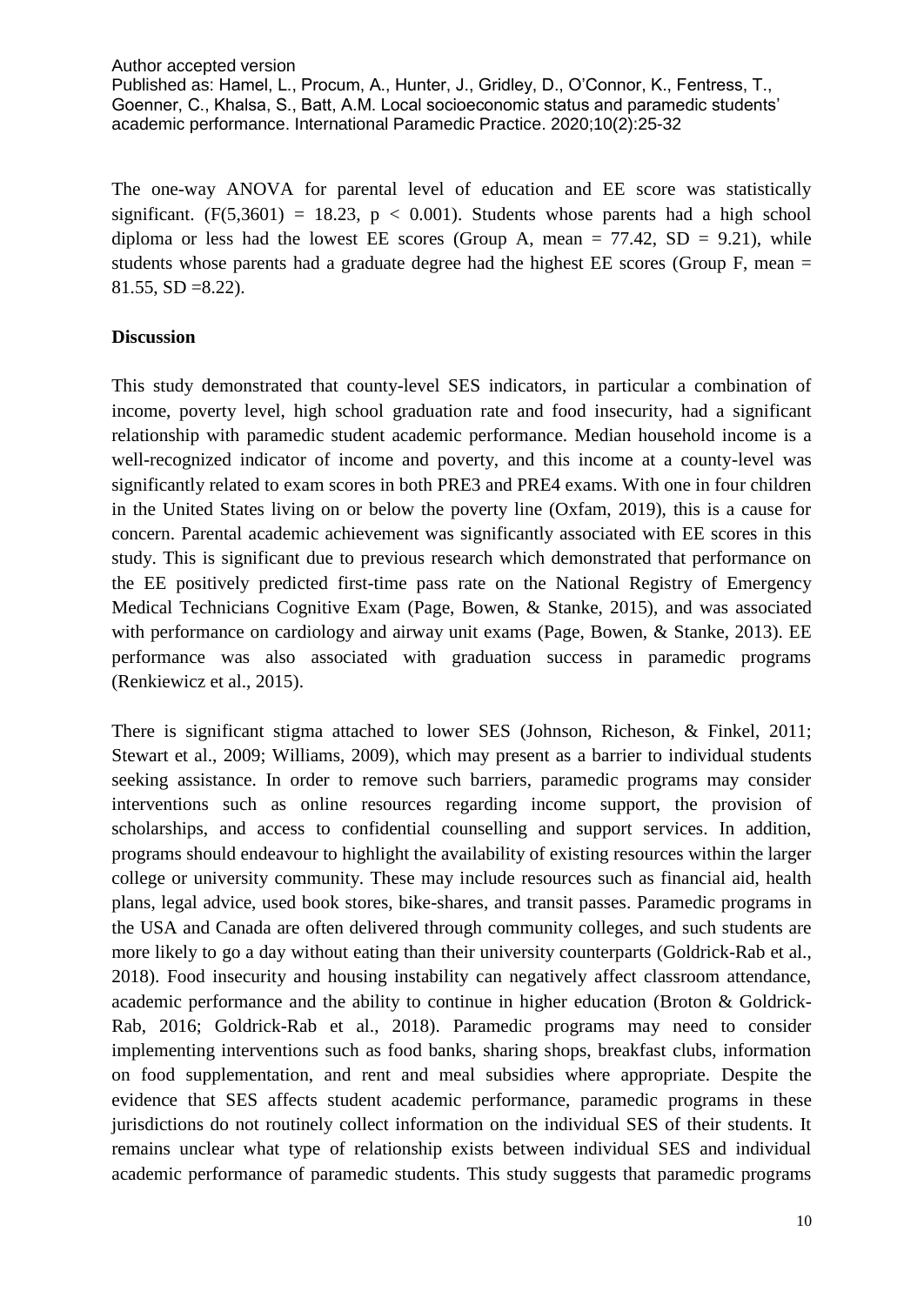should attempt to collect individual SES data from students that can then be used to identify issues and mitigate any potential effects of SES on academic performance. Such data would need to be collected and acted upon in confidence.

#### *Limitations*

The results presented are subject to several limitations. The study was limited to data obtained retrospectively, from self-reported demographic data, and first attempt at entrance, PRE-3 and PRE-4 paramedic exams submitted to Fisdap™. Not all paramedic programs in the United States use the Fisdap™ database and testing products. The sequence of tests, and the conditions under which the tests were conducted (proctored, open-book, timed etc.) cannot be determined from the Fisdap™ data. Students may have entered their program or work address instead of their home address. Counties and ZIP codes generally contain significant variability in SES, and this cannot be accounted for in our data. County-level data also do not reflect individual student SES, which is a more accurate predictor of individual student success. There is no prior evidence this data exists, hence the use of surrogate data markers. Counties that had less than 5 reported scores and records that were missing ZIP codes were excluded from analysis.

#### **Conclusion**

This study has demonstrated that county-level SES factors are associated with paramedic student academic performance. While this study utilised county-level data as a surrogate for individual student SES, it does provide some insight into the potential effects that a student's background may have on their academic performance. Accepting that the results need to be interpreted in the context of the significant limitations of such an approach, given the lack of other avenues by which to explore this issue, the authors believe that the results nevertheless improve the paramedic community's understanding of the issue. The results of this study also serve to highlight for the first time within paramedic education the identified role of SES on academic performance. This issue remains (anecdotally) poorly addressed within paramedic education programs. Given the evidence that SES can impact academic performance in general, this study supports the collection of individual student level SES data in order to accurately identify and address its effects on student success in education programs.

### **References**

Blanden, J., & Gregg, P. (2004). *Family income and educational attainment: A review of approaches and evidence for Britain*. https://doi.org/10.1093/oxrep/grh014 Broton, K., & Goldrick-Rab, S. (2016). The Dark Side of College (Un)Affordability: Food and Housing Insecurity in Higher Education. *Change: The Magazine of Higher Learning*, *48*(1), 16–24. https://doi.org/10.1080/00091383.2016.1121081

Dean, W. R., & Sharkey, J. R. (2011). Food insecurity, social capital and perceived personal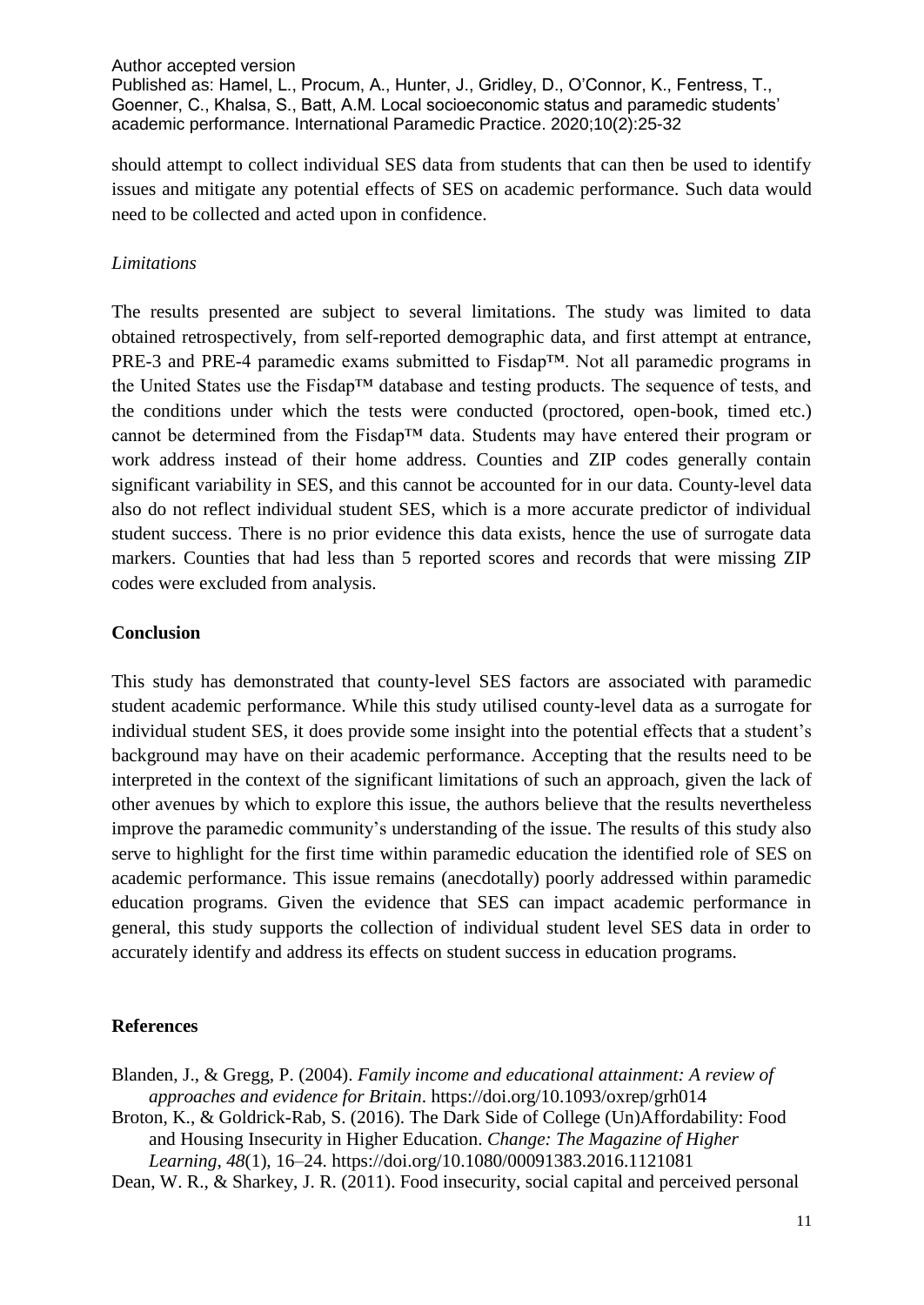Author accepted version

Published as: Hamel, L., Procum, A., Hunter, J., Gridley, D., O'Connor, K., Fentress, T., Goenner, C., Khalsa, S., Batt, A.M. Local socioeconomic status and paramedic students' academic performance. International Paramedic Practice. 2020;10(2):25-32

disparity in a predominantly rural region of Texas: An individual-level analysis. *Social Science & Medicine*, *72*(9), 1454–1462. https://doi.org/10.1016/j.socscimed.2011.03.015

Duncan, G. J., Magnuson, K., Kalil, A., & Ziol-Guest, K. (2012). The Importance of Early Childhood Poverty. *Social Indicators Research*, *108*(1), 87–98. https://doi.org/10.1007/s11205-011-9867-9

Duncan, G. J., Magnuson, K., & Votruba-Drzal, E. (2017). Moving Beyond Correlations in Assessing the Consequences of Poverty. *Annual Review of Psychology*, *68*(1), 413–434. https://doi.org/10.1146/annurev-psych-010416-044224

Engle, J. (2007). Postsecondary Access and Success for First-Generation College Students. *American Academic*, *3*, 25–48.

Goldrick-Rab, S., Richardson, J., Schneider, J., Hernandez, A., & Cady, C. (2018). *Still hungry and homeless in college*. Madison, WI.

Greenman, E., Bodovski, K., & Reed, K. (2011). Neighborhood characteristics, parental practices and children's math achievement in elementary school. *Social Science Research*, *40*(5), 1434–1444. https://doi.org/10.1016/j.ssresearch.2011.04.007

Gundersen, C. (2013). *Food Insecurity Is an Ongoing National Concern 1 – 3*. 36–41. https://doi.org/10.3945/an.112.003244.36

Hughes, R., Serebryanikova, I., Donaldson, K., & Leveritt, M. (2011). *Student food insecurity : The skeleton in the university closet*. 27–32. https://doi.org/10.1111/j.1747- 0080.2010.01496.x

Johnson, S. E., Richeson, J. A., & Finkel, E. J. (2011). Middle Class and Marginal? Socioeconomic Status, Stigma, and Self-Regulation at an Elite University. *Journal of Personality and Social Psychology*, *100*(5), 838–852. https://doi.org/10.1037/a0021956

Kuh, G. D., Kinzie, J., Buckley, J., Bridges, B., & Hayek, J. (2006). *What Matters to Student Success: A Review of the Literature*. Bloomington, IN.

Lacour, M., & Tissington, L. D. (2011). The effects of poverty on academic achievement. *Educational Research and Reviews*, *6*(7), 522–527.

Ladd, H. F. (2012). Education and Poverty : Confronting the Evidence. *Journal of Policy Analysis and Management*, *00*(0), 1–25. https://doi.org/10.1002/pam

Mulia, N., Schmidt, L., Bond, J., Jacobs, L., & Korcha, R. (2008). Stress, social support and problem drinking among women in poverty. *Addiction*, *103*(8), 1283–1293. https://doi.org/10.1111/j.1360-0443.2008.02234.x

National Student Clearinghouse. (2016). *National College Progression Rates For high schools participating in the National Student Clearinghouse StudentTracker service*. Retrieved from https://nscresearchcenter.org/wpcontent/uploads/HighSchoolBenchmarks2016.pdf

Oxfam. (2019). Poverty in the USA. Retrieved October 1, 2019, from https://policypractice.oxfamamerica.org/work/poverty-in-the-us/

Page, D., Bowen, M., & Stanke, L. (2013). Entrance Exam Prediction on Paramedic Student Performance. *National Association of EMS Educators 2013 Symposium*. Retrieved from http://www.fisdap.net/research/projects/entrance\_exam

Page, D., Bowen, M., & Stanke, L. (2015). Entrance Exam Prediction on Paramedic Student Terminal Performance. *PCRF 2015 Educational Abstracts*. Retrieved from https://www.jems.com/articles/supplements/special-topics/prehospital-care-researchforum-abstract/pcrf-2015-educational-abstracts.html.

R Core Team. (2019). *R: A Language and Environment for Statistical Computing*. Retrieved from https://www.r-project.org

Renkiewicz, G., Eblen, J., Lee, K., Robertson, B., Ward, C., Khalsa, S., … Carhart, E.